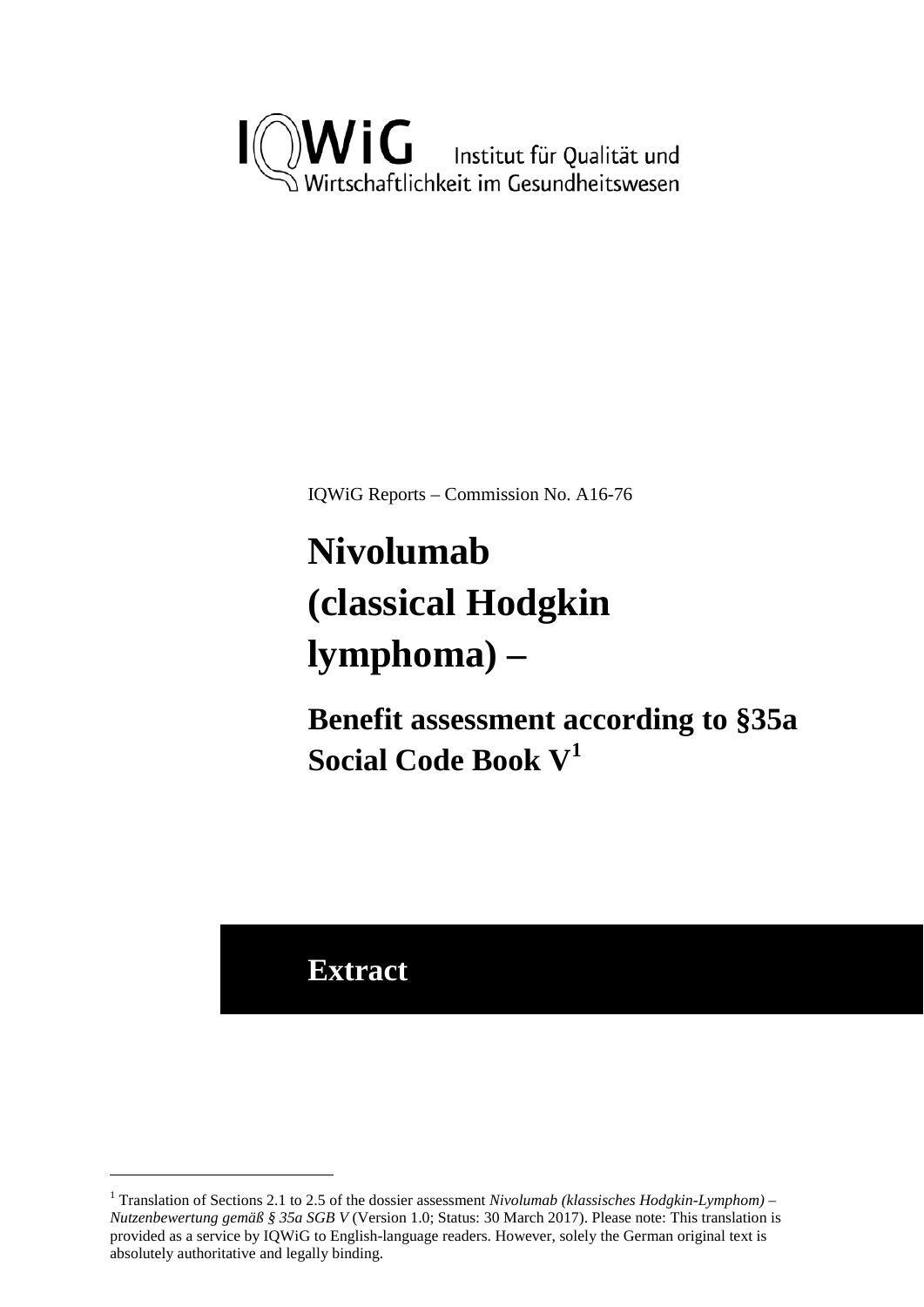## Publishing details

### **Publisher:**

Institute for Quality and Efficiency in Health Care

#### **Topic:**

Nivolumab (classical Hodgkin lymphoma) – Benefit assessment according to §35a Social Code Book V

#### **Commissioning agency:**

Federal Joint Committee

#### **Commission awarded on:**

19 December 2016

#### **Internal Commission No.:**

A16-76

#### **Address of publisher:**

Institut für Qualität und Wirtschaftlichkeit im Gesundheitswesen Im Mediapark 8 50670 Köln Germany

Phone: +49 221 35685-0 Fax: +49 221 35685-1 E-mail: [berichte@iqwig.de](mailto:berichte@iqwig.de) Internet: [www.iqwig.de](http://www.iqwig.de/)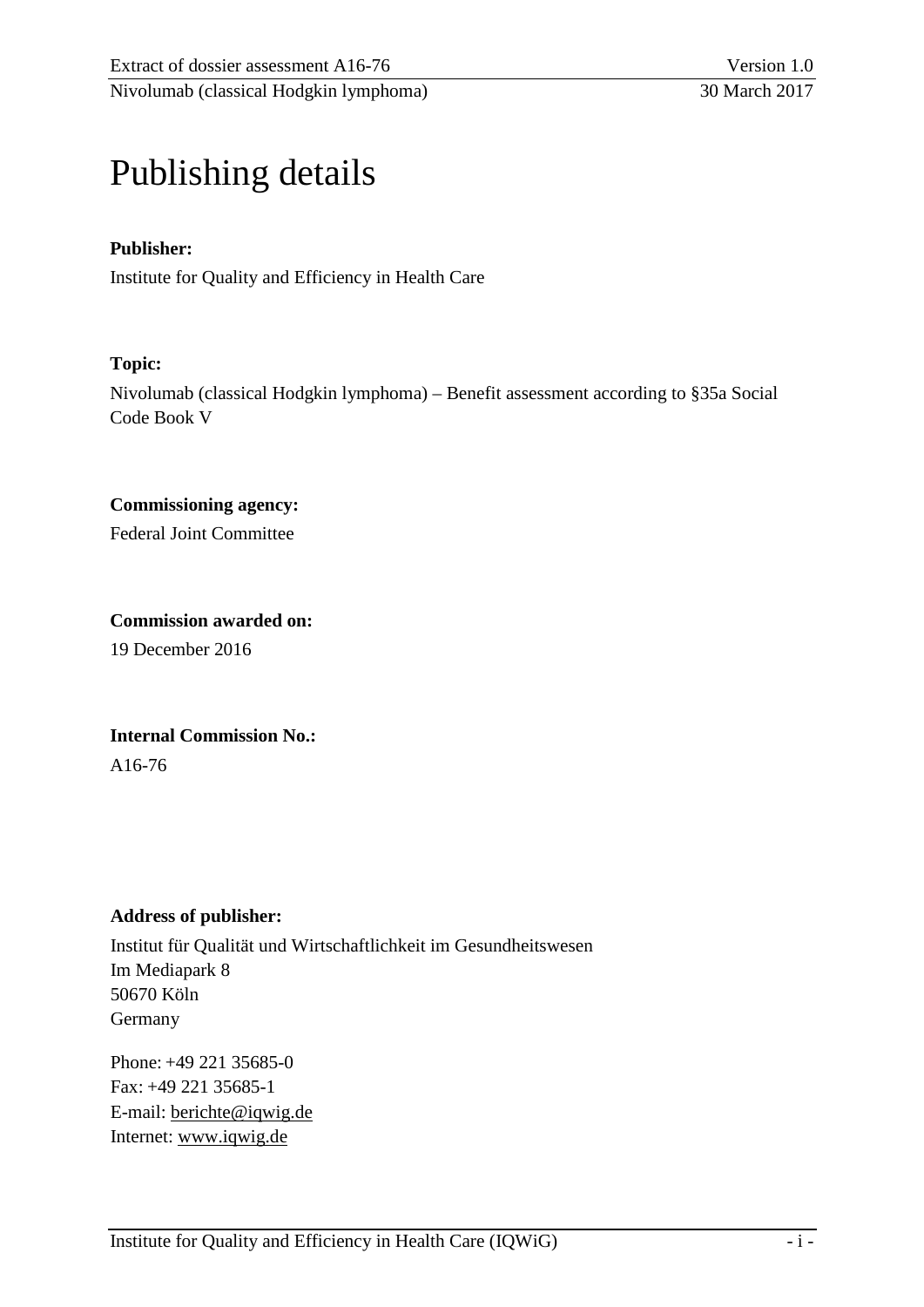## **Medical and scientific advice:**

 Richard F. Schlenk, National Center for Tumor Diseases, NCT Trial Center, Heidelberg, Germany

IQWiG thanks the medical and scientific advisor for his contribution to the dossier assessment. However, the advisor was not involved in the actual preparation of the dossier assessment. The responsibility for the contents of the dossier assessment lies solely with IQWiG.

## **IQWiG employees involved in the dossier assessment[2](#page-2-0) :**

- Stefan Kobza
- **Wolfram Groß**
- **Ulrich Grouven**
- **Thomas Kaiser**
- Marco Knelangen
- **Miriam Luhnen**
- **Ulrike Seay**

-

■ Corinna ten Thoren

**Keywords:** nivolumab, Hodgkin disease, benefit assessment

<span id="page-2-0"></span><sup>&</sup>lt;sup>2</sup> Due to legal data protection regulations, employees have the right not to be named.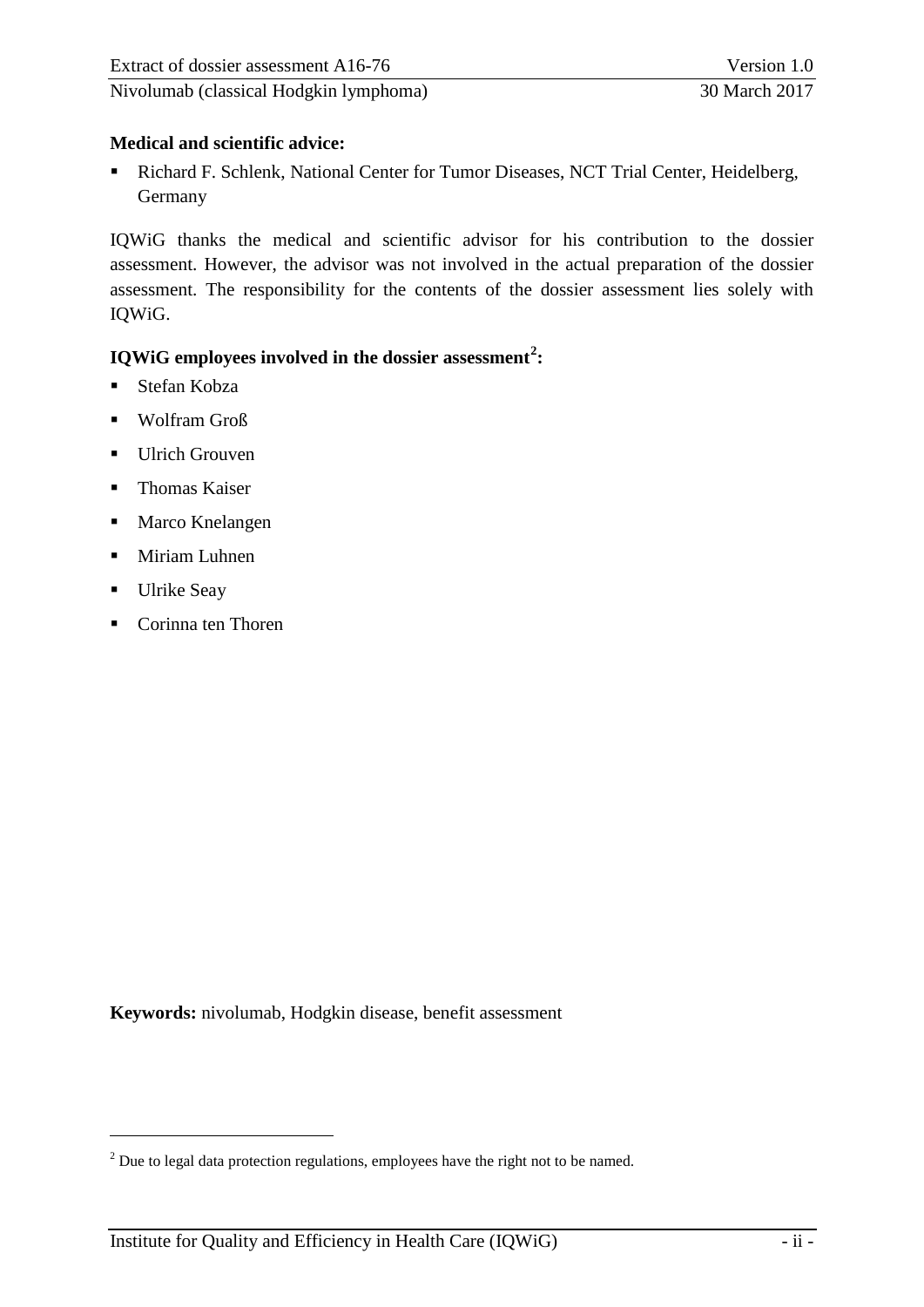## Table of contents

### **Page**

| $\overline{2}$ |  |                                                                            |  |
|----------------|--|----------------------------------------------------------------------------|--|
| 2.1            |  |                                                                            |  |
| $2.2\,$        |  |                                                                            |  |
| 2.3            |  | Research question 1: patients who are candidates for further stem cell     |  |
| 2.3.1          |  |                                                                            |  |
| 2.3.2          |  |                                                                            |  |
| 2.3.3          |  |                                                                            |  |
| 2.3.4          |  |                                                                            |  |
| 2.4            |  | Research question 2: patients who are not candidates for further stem cell |  |
| 2.4.1          |  |                                                                            |  |
| 2.4.2          |  |                                                                            |  |
| 2.4.3          |  |                                                                            |  |
| 2.4.4          |  |                                                                            |  |
| $2.5\,$        |  |                                                                            |  |
|                |  |                                                                            |  |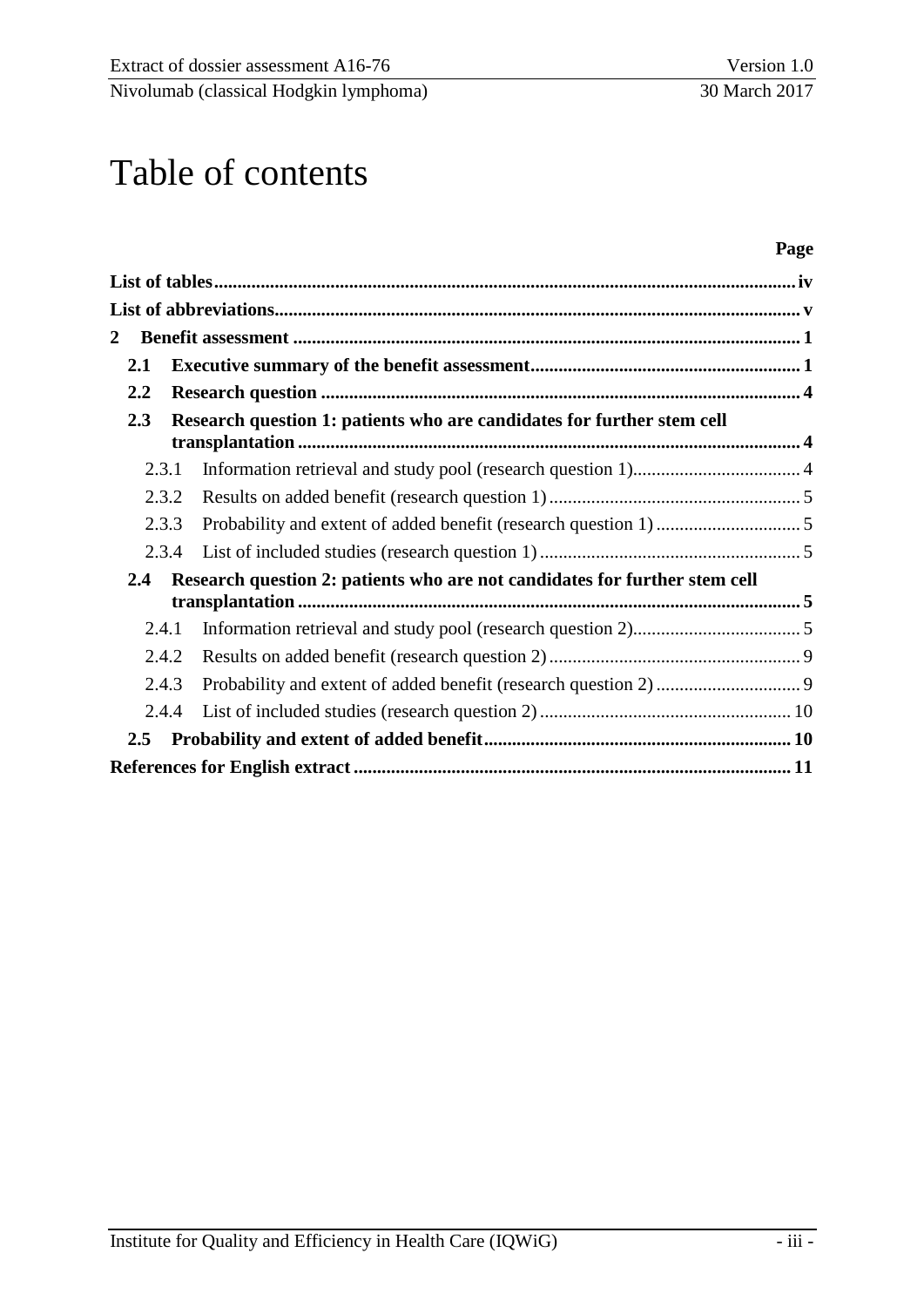## <span id="page-4-0"></span>**List of tables[3](#page-4-1)**

-

#### **Page**

<span id="page-4-1"></span><sup>&</sup>lt;sup>3</sup> Table numbers start with "2" as numbering follows that of the full dossier assessment.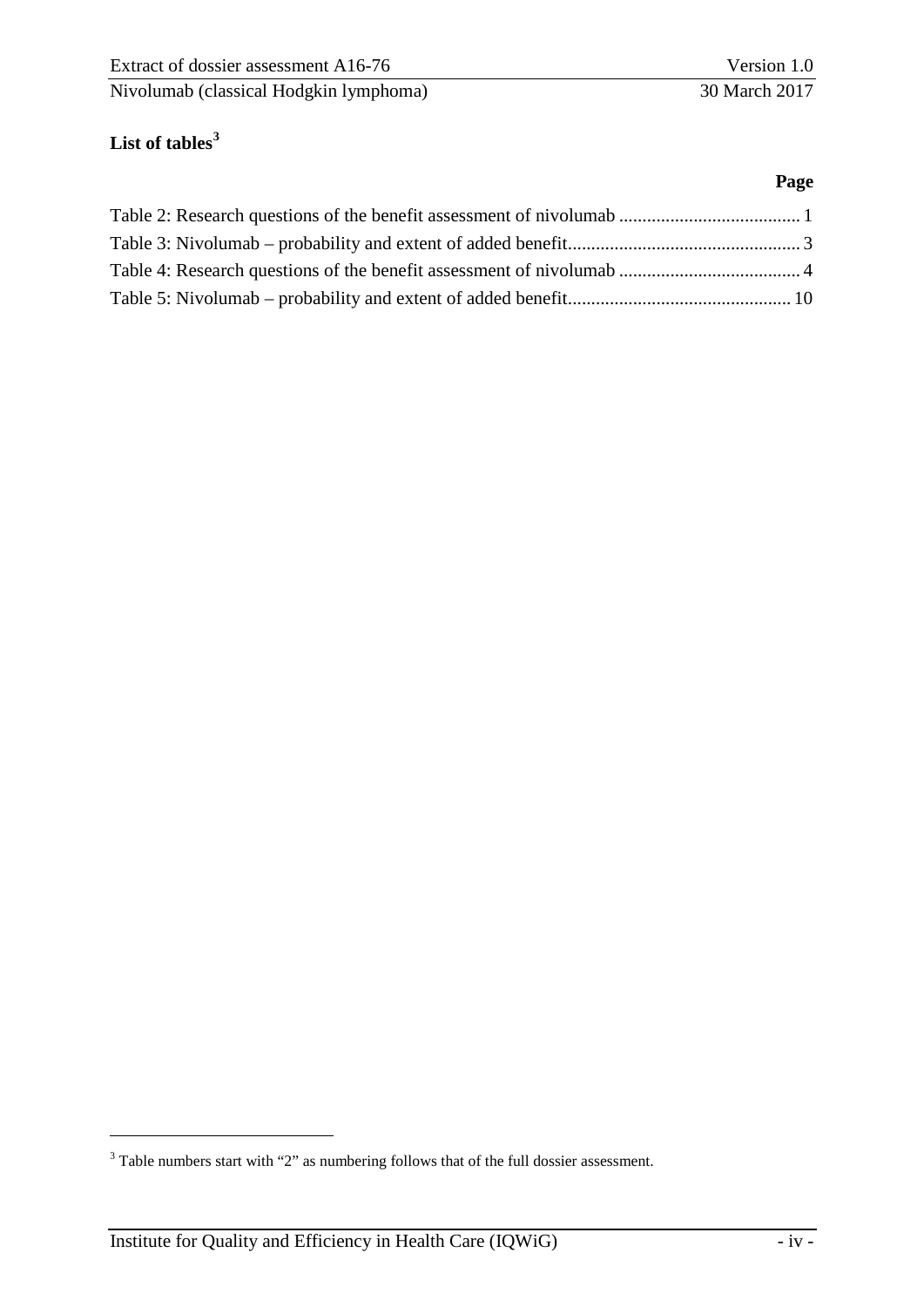## <span id="page-5-0"></span>**List of abbreviations**

| <b>Abbreviation</b>                                 | <b>Meaning</b>                                                                                                            |
|-----------------------------------------------------|---------------------------------------------------------------------------------------------------------------------------|
| <b>ACT</b>                                          | appropriate comparator therapy                                                                                            |
| <b>ASCT</b><br>autologous stem cell transplantation |                                                                                                                           |
| <b>BV</b>                                           | brentuximab vedotin                                                                                                       |
| <b>CI</b>                                           | confidence interval                                                                                                       |
| G-BA                                                | Gemeinsamer Bundesausschuss (Federal Joint Committee)                                                                     |
| IQWiG                                               | Institut für Qualität und Wirtschaftlichkeit im Gesundheitswesen<br>(Institute for Quality and Efficiency in Health Care) |
| <b>RCT</b>                                          | randomized controlled trial                                                                                               |
| <b>SCT</b>                                          | stem cell transplantation                                                                                                 |
| <b>SGB</b>                                          | Sozialgesetzbuch (Social Code Book)                                                                                       |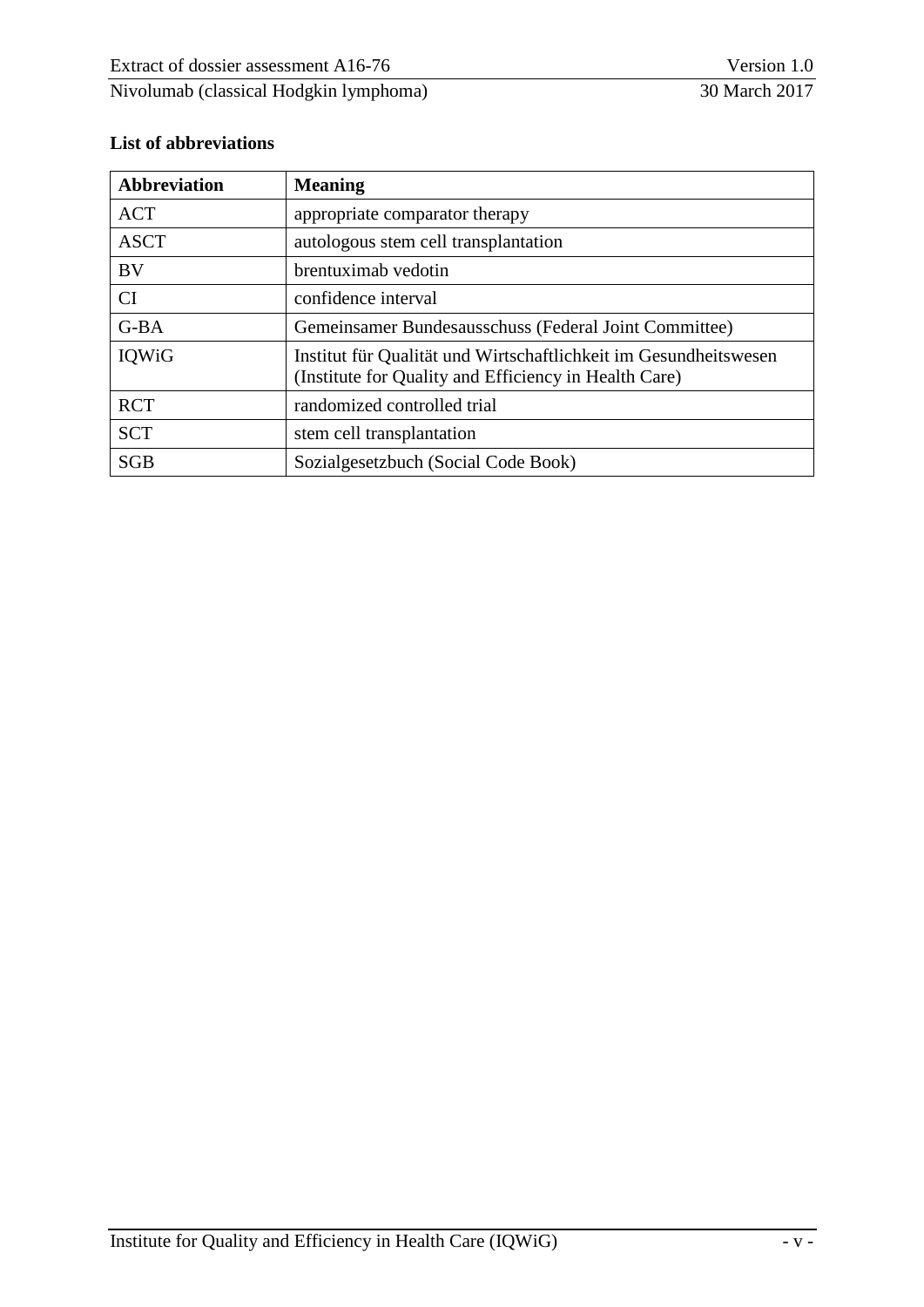#### <span id="page-6-0"></span>**2 Benefit assessment**

#### <span id="page-6-1"></span>**2.1 Executive summary of the benefit assessment**

#### **Background**

In accordance with §35a Social Code Book (SGB) V, the Federal Joint Committee (G-BA) commissioned the Institute for Quality and Efficiency in Health Care (IQWiG) to assess the benefit of the drug nivolumab. The assessment was based on a dossier compiled by the pharmaceutical company (hereinafter referred to as "the company"). The dossier was sent to IQWiG on 19 December 2016.

#### **Research question**

The aim of the present report was to assess the added benefit of nivolumab in comparison with the appropriate comparator therapy (ACT) in adults with relapsed or refractory classical Hodgkin lymphoma after autologous stem cell transplantation (ASCT) and treatment with brentuximab vedotin (BV).

Two research questions resulted from the ACT specified by the G-BA for the present benefit assessment (see [Table 2\)](#page-6-2).

| <b>Research</b><br>question                                                                                                                                                                                                                                                                                                                                                                                        | <b>Therapeutic indication</b>                                            | Appropriate comparator therapy <sup>a</sup>                                                                                                                    |  |  |
|--------------------------------------------------------------------------------------------------------------------------------------------------------------------------------------------------------------------------------------------------------------------------------------------------------------------------------------------------------------------------------------------------------------------|--------------------------------------------------------------------------|----------------------------------------------------------------------------------------------------------------------------------------------------------------|--|--|
|                                                                                                                                                                                                                                                                                                                                                                                                                    | Patients who are candidates for further stem<br>cell transplantation     | • Allogeneic stem cell transplantation<br><b>or</b><br>• HDCT followed by ASCT (high-dose<br>chemotherapy followed by autologous stem<br>cell transplantation) |  |  |
|                                                                                                                                                                                                                                                                                                                                                                                                                    | Patients who are not candidates for further<br>stem cell transplantation | • Treatment specified by the physician under<br>consideration of the approval and prior<br>therapies                                                           |  |  |
| a: Presentation of the respective ACT specified by the G-BA. In cases where the company, because of the<br>G-BA's specification of the ACT, could choose a comparator therapy from several options, the respective<br>choice of the company is printed in bold.<br>ACT: appropriate comparator therapy; ASCT: autologous stem cell transplantation; G-BA: Federal Joint<br>Committee; HDCT: high-dose chemotherapy |                                                                          |                                                                                                                                                                |  |  |

<span id="page-6-2"></span>Table 2: Research questions of the benefit assessment of nivolumab

The company followed the ACT specified by the G-BA. The assessment was conducted in comparison with the ACT specified by the G-BA.

The assessment was conducted by means of patient-relevant outcomes on the basis of the data provided by the company in the dossier.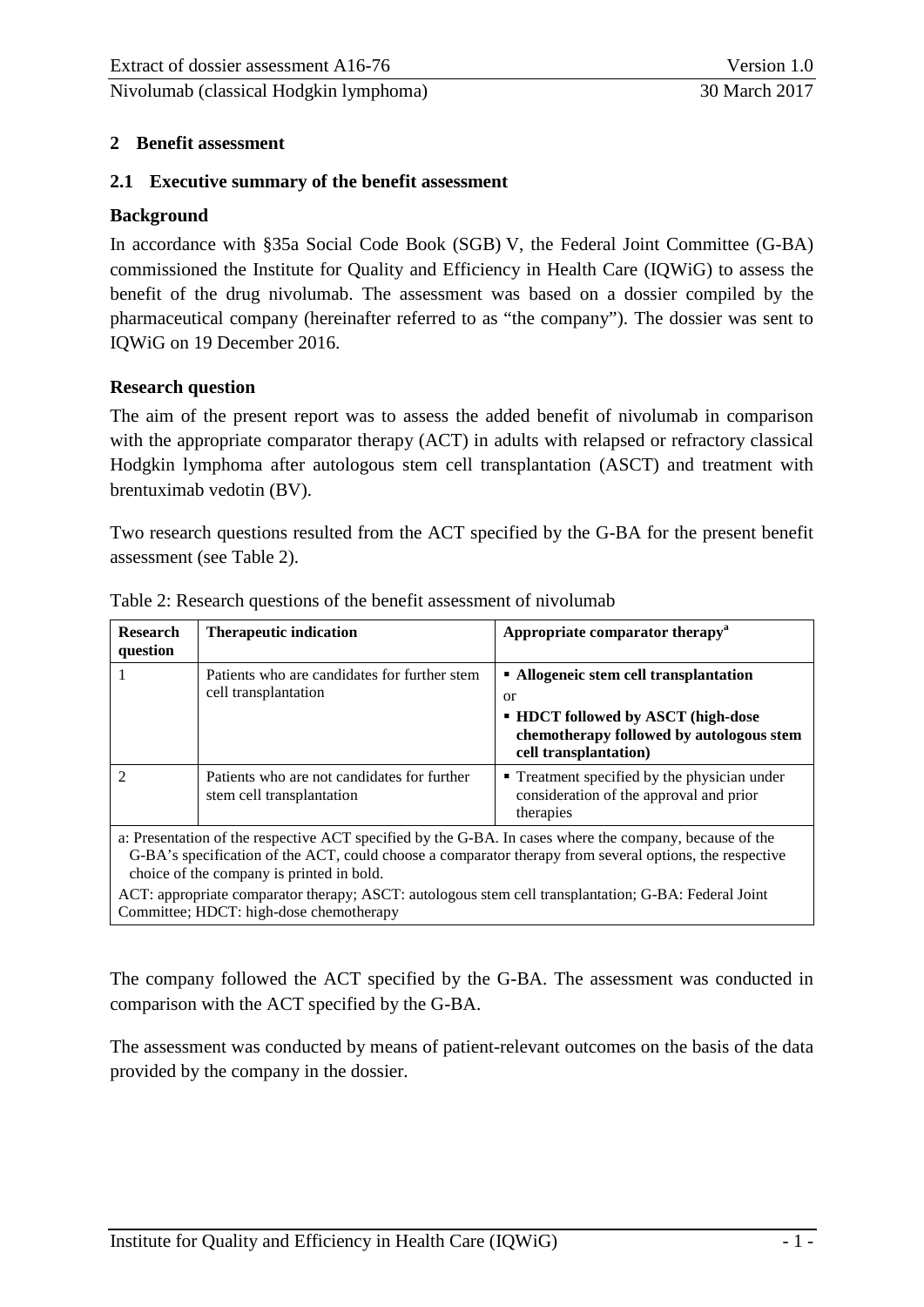## **Results for research question 1 (patients who are candidates for further stem cell transplantation)**

Concurring with the company, the check of the completeness of the study pool produced no randomized controlled trials (RCTs) on the comparison of nivolumab versus the ACT.

Since no randomized studies of direct comparisons were available, the company conducted an information retrieval for RCTs for indirect comparisons, for non-randomized comparative studies, and for further investigations. The company stated that it had not identified any suitable comparator data on the ACT on all evidence levels. Hence there were no data for the assessment of the added benefit of nivolumab in patients who are candidates for further stem cell transplantation (SCT).

Since the company presented no data for the assessment of the added benefit of nivolumab in patients who are candidates for further SCT in the dossier, there was no hint of an added benefit of nivolumab in comparison with the ACT. An added benefit is therefore not proven.

## **Results for research question 2 (patients who are not candidates for further stem cell transplantation)**

Concurring with the company, the check of the completeness of the study pool produced no RCTs on the comparison of nivolumab versus the ACT.

Since no randomized studies of direct comparisons were available, the company conducted an information retrieval for RCTs for indirect comparisons, for non-randomized comparative studies, and for further investigations. Based on the search results, the company identified further investigations, which it used for the benefit assessment. These were the 2 single-arm studies CA209-205 and CA209-039 for nivolumab and the retrospective study Cheah 2016 for the ACT. The comparison of individual arms from different studies conducted on this basis was unsuitable to derive conclusions on the added benefit of nivolumab in comparison with the ACT. The following reasons were decisive for this:

- On the one hand, the suitability of the studies on nivolumab presented by the company is questionable. The reason for this is that the inclusion and exclusion criteria of the studies did not limit the populations to patients who are not candidates for further SCT. The company presented no data showing that these patients were not candidates for further SCT.
- On the other hand, there are justified doubts that the Cheah 2016 study is suitable for research question 2. It can be inferred that a relevant part of the patients had not received the required pretreatment (ASCT followed by treatment with BV). In addition, there were signs that further SCT was still an option for some of the patients in the Cheah 2016 study. Furthermore, a relevant proportion of the patients were treated with drugs that are not approved in the therapeutic indication.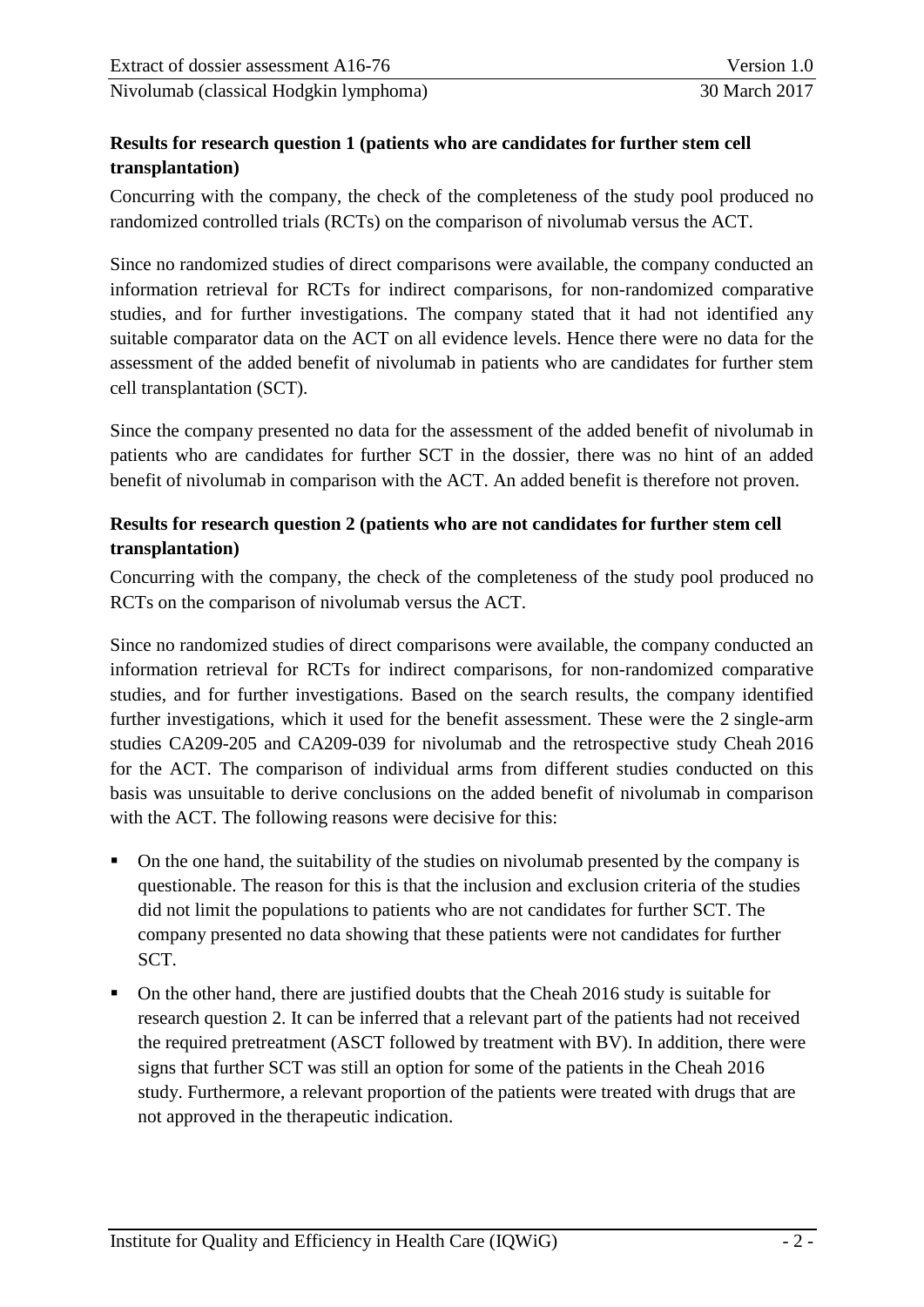Irrespective of the missing suitability of the comparison presented by the company, analyses on the comparison between nivolumab and the ACT were not available for all patient-relevant outcomes. In addition, the effects from the comparison of individual arms from different studies presented by the company were not of a magnitude that the effects were not explicable solely by the impact of confounding factors.

Since, overall, the company presented no relevant data for the assessment of the added benefit of nivolumab in patients who are not candidates for further SCT in the dossier, there was no hint of an added benefit of nivolumab in comparison with the ACT. An added benefit is therefore not proven.

## **Probability and extent of added benefit, patient groups with therapeutically important added benefit[4](#page-8-1)**

[Table 3](#page-8-0) presents a summary of the probability and extent of the added benefit of nivolumab.

| <b>Research</b><br>question                                                                                                                                                                                                                                                                                                                                                                                        | <b>Therapeutic</b><br>indication                                               | ${ACT}^a$                                                                                                                                                                 | <b>Probability and extent of</b><br>added benefit |
|--------------------------------------------------------------------------------------------------------------------------------------------------------------------------------------------------------------------------------------------------------------------------------------------------------------------------------------------------------------------------------------------------------------------|--------------------------------------------------------------------------------|---------------------------------------------------------------------------------------------------------------------------------------------------------------------------|---------------------------------------------------|
|                                                                                                                                                                                                                                                                                                                                                                                                                    | Patients who are<br>candidates for further<br>stem cell<br>transplantation     | • Allogeneic stem cell<br>transplantation<br>$\alpha$<br><b>HDCT</b> followed by ASCT (high-<br>dose chemotherapy followed by<br>autologous stem cell<br>transplantation) | Added benefit not proven                          |
| $\mathfrak{D}$                                                                                                                                                                                                                                                                                                                                                                                                     | Patients who are not<br>candidates for further<br>stem cell<br>transplantation | ■ Treatment specified by the<br>physician under consideration of<br>the approval and prior therapies                                                                      | Added benefit not proven                          |
| a: Presentation of the respective ACT specified by the G-BA. In cases where the company, because of the<br>G-BA's specification of the ACT, could choose a comparator therapy from several options, the respective<br>choice of the company is printed in bold.<br>ACT: appropriate comparator therapy; ASCT: autologous stem cell transplantation; G-BA: Federal Joint<br>Committee; HDCT: high-dose chemotherapy |                                                                                |                                                                                                                                                                           |                                                   |

<span id="page-8-0"></span>

The G-BA decides on the added benefit.

-

<span id="page-8-1"></span><sup>&</sup>lt;sup>4</sup> On the basis of the scientific data analysed, IQWiG draws conclusions on the (added) benefit or harm of an intervention for each patient-relevant outcome. Depending on the number of studies analysed, the certainty of their results, and the direction and statistical significance of treatment effects, conclusions on the probability of (added) benefit or harm are graded into 4 categories: (1) "proof", (2) "indication", (3) "hint", or (4) none of the first 3 categories applies (i.e., no data available or conclusions 1 to 3 cannot be drawn from the available data). The extent of added benefit or harm is graded into 3 categories: (1) major, (2) considerable, (3) minor (in addition, 3 further categories may apply: non-quantifiable extent of added benefit, no added benefit, or less benefit). For further details see [1,2].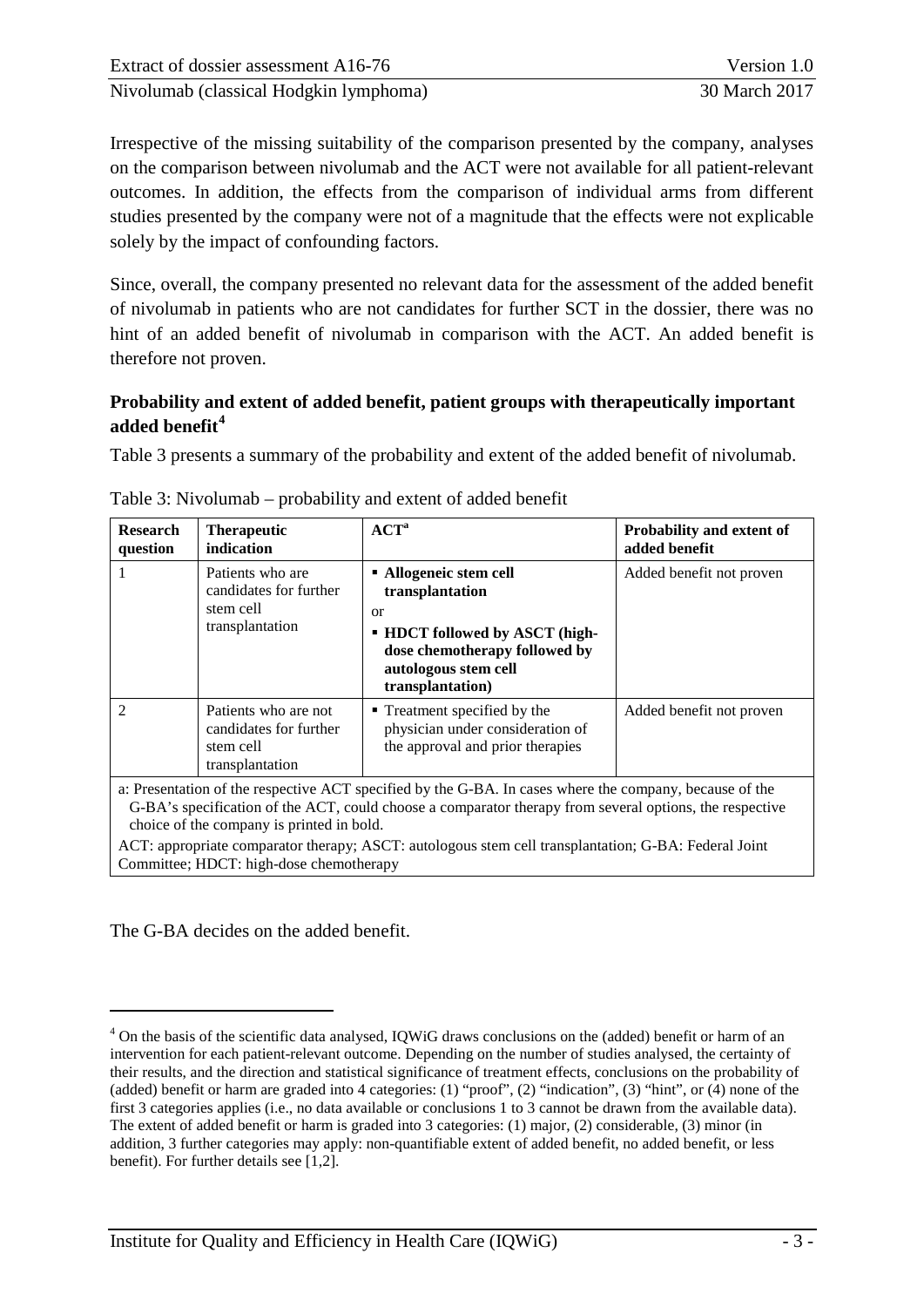## <span id="page-9-0"></span>**2.2 Research question**

The aim of the present report was to assess the added benefit of nivolumab in comparison with the ACT in adults with relapsed or refractory classical Hodgkin lymphoma after ASCT and treatment with BV.

The G-BA distinguished between 2 patient groups in its specification of the ACT. Two research questions resulted from this for the assessment; their therapeutic indications and ACTs are presented in [Table 4.](#page-9-3)

| <b>Research</b><br>question                                                                                                                                                                                                                                                                                                                                                                                        | <b>Therapeutic indication</b>                                            | Appropriate comparator therapy <sup>a</sup>                                                                                                                             |  |  |
|--------------------------------------------------------------------------------------------------------------------------------------------------------------------------------------------------------------------------------------------------------------------------------------------------------------------------------------------------------------------------------------------------------------------|--------------------------------------------------------------------------|-------------------------------------------------------------------------------------------------------------------------------------------------------------------------|--|--|
|                                                                                                                                                                                                                                                                                                                                                                                                                    | Patients who are candidates for further stem<br>cell transplantation     | • Allogeneic stem cell transplantation<br><sub>or</sub><br><b>HDCT</b> followed by ASCT (high-dose<br>chemotherapy followed by autologous stem<br>cell transplantation) |  |  |
| 2                                                                                                                                                                                                                                                                                                                                                                                                                  | Patients who are not candidates for further<br>stem cell transplantation | • Treatment specified by the physician under<br>consideration of the approval and prior<br>therapies                                                                    |  |  |
| a: Presentation of the respective ACT specified by the G-BA. In cases where the company, because of the<br>G-BA's specification of the ACT, could choose a comparator therapy from several options, the respective<br>choice of the company is printed in bold.<br>ACT: appropriate comparator therapy; ASCT: autologous stem cell transplantation; G-BA: Federal Joint<br>Committee; HDCT: high-dose chemotherapy |                                                                          |                                                                                                                                                                         |  |  |

<span id="page-9-3"></span>Table 4: Research questions of the benefit assessment of nivolumab

The company followed the ACT specified by the G-BA. The assessment was conducted in comparison with the ACT specified by the G-BA.

The assessment was conducted by means of patient-relevant outcomes on the basis of the data provided by the company in the dossier.

## <span id="page-9-1"></span>**2.3 Research question 1: patients who are candidates for further stem cell transplantation**

#### <span id="page-9-2"></span>**2.3.1 Information retrieval and study pool (research question 1)**

The study pool of the assessment was compiled on the basis of the following information:

Sources of the company in the dossier:

- study lists on nivolumab (status: 18 October 2016)
- bibliographical literature search on nivolumab (last search on 18 October 2016)
- search in trial registries for studies on nivolumab (last search on 17 October 2016)
- bibliographical literature search on the ACT (last search on 18 October 2016)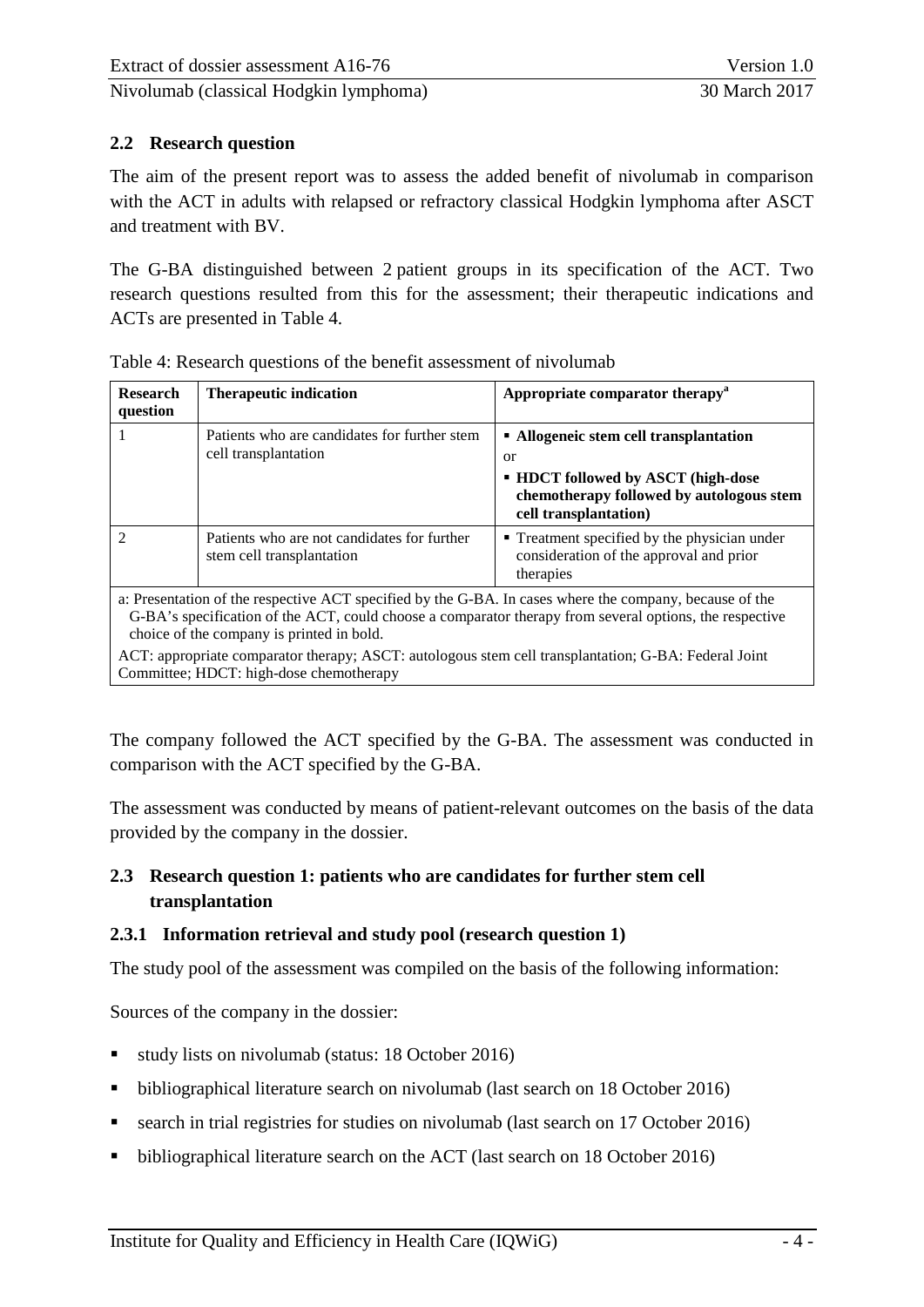search in trial registries for studies on the ACT (last search on 17 October 2016)

To check the completeness of the study pool:

■ search in trial registries for studies on nivolumab (last search on 23 January 2017)

Concurring with the company, the check of the completeness of the study pool produced no RCTs on the comparison of nivolumab versus the ACT.

Since no randomized studies of direct comparisons were available, the company conducted an information retrieval for RCTs for indirect comparisons, for non-randomized comparative studies, and for further investigations. The company stated that it had not identified any suitable comparator data on the ACT on all evidence levels. Hence there were no data for the assessment of the added benefit of nivolumab in patients who are candidates for further SCT.

Although the company presented no comparator data, it still saw an advantage of nivolumab. It argued that treatment with nivolumab resulted in a survival advantage and in clinically relevant improvement. The company's reasoning was not followed (see Section 2.6.2.8.2 of the full dossier assessment).

#### <span id="page-10-0"></span>**2.3.2 Results on added benefit (research question 1)**

The company presented no data for the assessment of the added benefit of nivolumab in comparison with the ACT for patients with relapsed or refractory classical Hodgkin lymphoma after ASCT and treatment with BV who are candidates for further SCT. This resulted in no hint of an added benefit of nivolumab in comparison with the ACT. An added benefit is therefore not proven.

## <span id="page-10-1"></span>**2.3.3 Probability and extent of added benefit (research question 1)**

Since the company presented no data for the assessment of the added benefit of nivolumab for patients with relapsed or refractory classical Hodgkin lymphoma after ASCT and treatment with BV who are candidates for further SCT, an added benefit of nivolumab for these patients is not proven.

## <span id="page-10-2"></span>**2.3.4 List of included studies (research question 1)**

Not applicable as the company presented no relevant data for the benefit assessment.

## <span id="page-10-3"></span>**2.4 Research question 2: patients who are not candidates for further stem cell transplantation**

#### <span id="page-10-4"></span>**2.4.1 Information retrieval and study pool (research question 2)**

The study pool of the assessment was compiled on the basis of the following information:

Sources of the company in the dossier: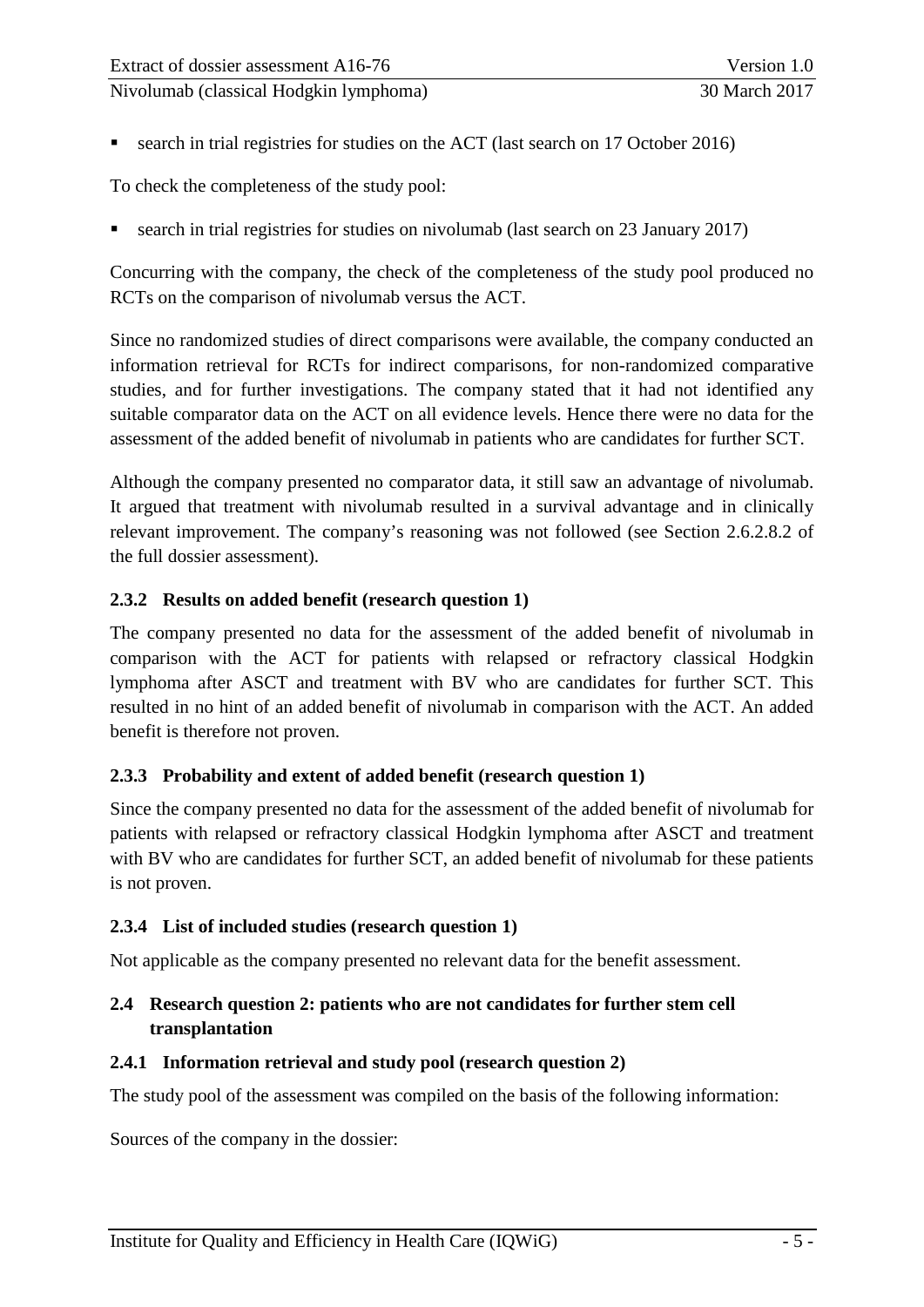- study lists on nivolumab (status: 18 October 2016)
- bibliographical literature search on nivolumab (last search on 18 October 2016)
- search in trial registries for studies on nivolumab (last search on 17 October 2016)
- bibliographical literature search on the ACT (last search on 18 October 2016)
- search in trial registries for studies on the ACT (last search on 17 October 2016)

To check the completeness of the study pool:

search in trial registries for studies on nivolumab (last search on 23 January 2017)

Concurring with the company, the check of the completeness of the study pool produced no RCTs on the comparison of nivolumab versus the ACT.

Since no randomized studies of direct comparisons were available, the company conducted an information retrieval for RCTs for indirect comparisons, for non-randomized comparative studies, and for further investigations. Based on the search results, the company identified further investigations, which it used for the benefit assessment.

These were the 2 single-arm studies CA209-205 [3] and CA209-039 [4] for nivolumab and the retrospective study Cheah 2016 [5] for the ACT. The comparison of individual arms from different studies conducted on this basis was unsuitable to derive conclusions on the added benefit of nivolumab in comparison with the ACT. This is justified below.

#### **Further investigations on nivolumab**

Study CA209-205 was the approval study of nivolumab in the present therapeutic indication. Study CA209-039 was a dose-ranging study. Both studies were single-arm, open-label, noncomparative studies with a multicentre design. The CA209-205 study included patients with classical Hodgkin lymphoma after failure of ASCT. The company presented the data of a subpopulation of 137 patients who were pretreated with ASCT followed by BV treatment. According to the therapeutic indication [6], this subpopulation had failure of their last treatment or relapse or progression of the disease at study inclusion.

The CA209-039 study included patients with different therapy-refractory haematologic malignancies. The company presented the data of a subpopulation of 15 patients with classical Hodgkin lymphoma whose pretreatment included ASCT followed by BV treatment. These patients were also refractory or had recurrence.

## *Suitability for research question 2 unclear*

Overall, the company presented data on 153 patients who were treated with nivolumab. It was unclear, however, whether these patients concurred with the population of research question 2 (patients who are not candidates for further SCT). The reason for this is that the inclusion and exclusion criteria of the studies did not limit the populations to patients who are not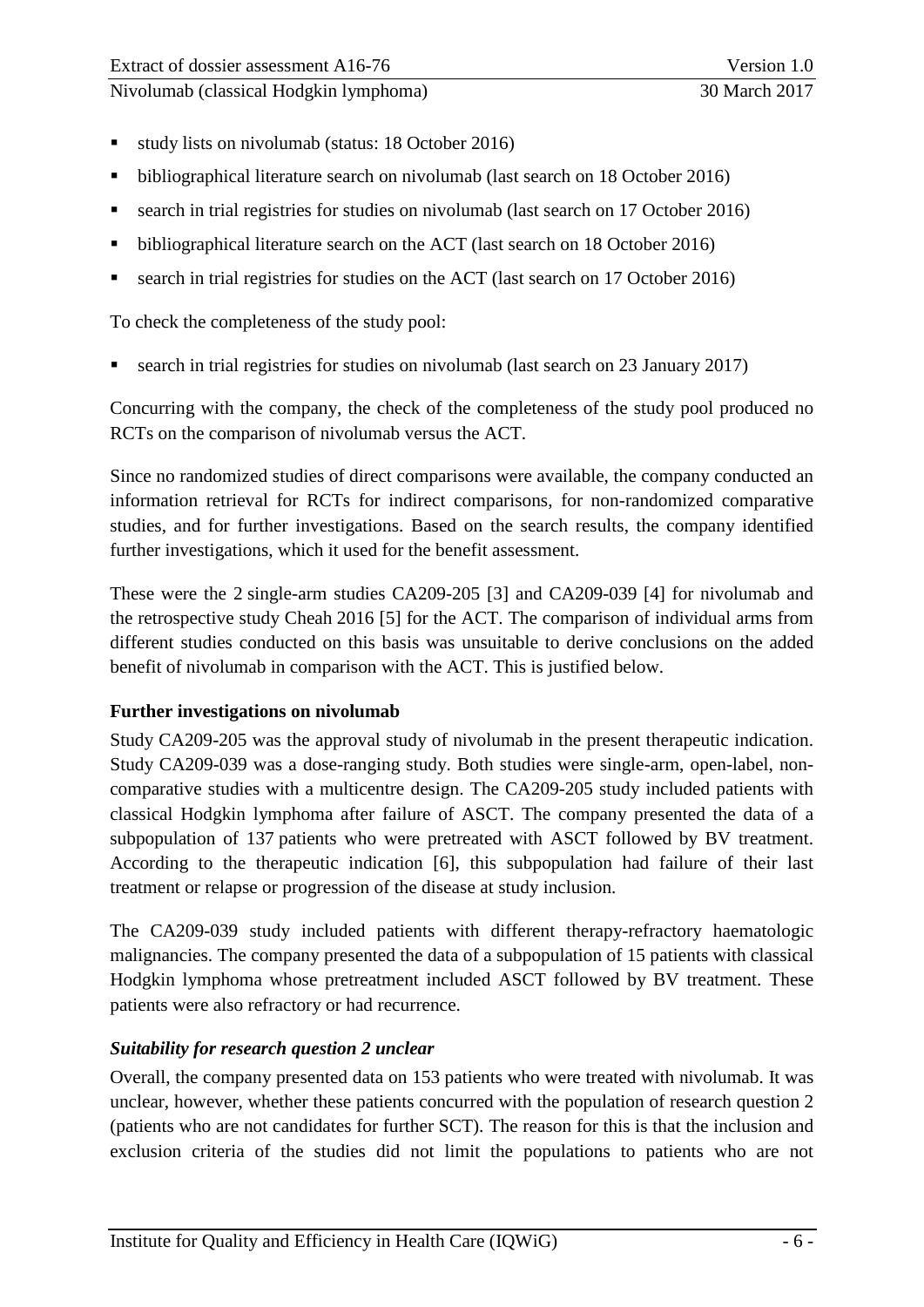candidates for further SCT. The company presented no data showing that these patients were not candidates for further SCT.

### *Study pool potentially incomplete*

The company did not include the single-arm Japanese phase 2 study JapicCTI-142755 ([7,8],  $N = 17$ ) in its study pool. It is unclear whether the patients included in the study fulfilled the approval criteria for nivolumab (ASCT followed by treatment with BV) and whether, concurring with research question 2, they were not candidates for further SCT (see Section 2.6.2.3.1 of the full dossier assessment). Due to this uncertainty, the study pool is potentially incomplete.

#### **Further investigations on the appropriate comparator therapy**

As further investigation on the ACT, the company identified the retrospective observational study Cheah 2016. This study included patients who

- had a histologically confirmed diagnosis of classical Hodgkin lymphoma
- between June 2007 and January 2015, received BV treatment at the MD Anderson Cancer Centre (Houston, Texas, USA) for recurrence or refractoriness
- had disease progression at any time after treatment with BV
- were treated with an individual therapeutic strategy after disease progression

The results reported in the publication on the Cheah 2016 study were not usable for research question 2. This is explained below.

## *Suitability of the population of the Cheah 2016 study for investigation of the research question not guaranteed*

The company did not show that the population of the Cheah 2016 study was suitable for research question 2. On the contrary, there are justified doubts regarding the suitability of the population for research question 2. This concerns mainly 2 aspects. On the one hand, it is unclear how many patients had received the required pretreatment (ASCT followed by treatment with BV). On the other hand, it is unclear to what extent further SCT was not an option for the patients in the Cheah 2016 study.

It is not clear from the Cheah 2016 publication how many of the patients included had already received an ASCT at the time point of treatment with BV. The text of the publication only contains the information that 66 of 97 patients included received an ASCT at the time point of the second remission. This would be a proportion of 68% of the patients included. The abstract states that 100 patients were included in the study and that  $n = 71$  of these patients had had an ASCT before treatment with BV. It can be inferred from this that at least 29% of the patients had received no ASCT before treatment with BV, but the exact proportion is unclear. ASCT before treatment with BV is a prerequisite for treatment with nivolumab and hence an inclusion criterion for the present research question.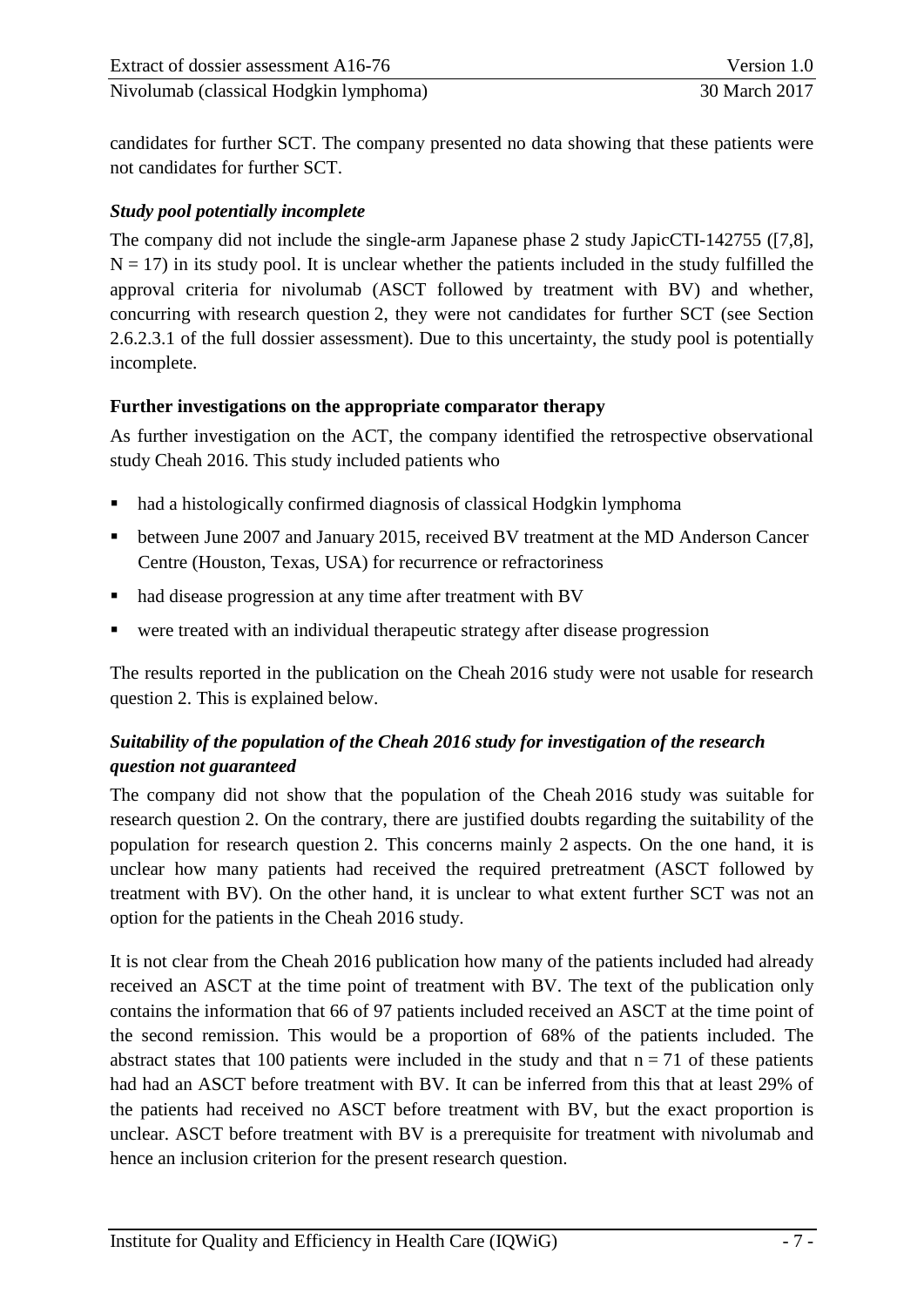| Extract of dossier assessment A16-76   | Version 1.0   |
|----------------------------------------|---------------|
| Nivolumab (classical Hodgkin lymphoma) | 30 March 2017 |

According to the information provided in the Cheah 2016 publication, 26 of 97 patients received an SCT in the framework of subsequent therapies after BV ( $n = 8$  received an ASCT and  $n = 18$  an allogeneic SCT). Hence it was not assumed that these patients can be allocated to the present research question (patients who are not candidates for further SCT).

### *Unapproved therapies in Cheah 2016*

It can be inferred from the Cheah 2016 publication that a relevant proportion of the patients (at least 28%) were treated with drugs that are not approved in the therapeutic indication; for example, at least 15 patients received gemcitabine, and at least 12 patients received bendamustine. Both drugs are not approved in the present therapeutic indication [9,10] and therefore do not concur with the ACT, according to which treatment was to be conducted under consideration of the approval status.

#### **No proof of the similarity of the study populations**

Neither for the studies CA209-205 and CA209-039, nor for the Cheah 2016 study did the company present data for the respective subpopulation of interest (patients with relapsed or refractory disease after ASCT and treatment with BV who were not candidates for further SCT). Hence it did not prove that the subpopulations of interest of these studies were sufficiently similar.

#### **Results presented by the company**

#### *Overall survival*

For the outcome "overall survival", the company used a comparison using individual arms from different studies (referred to by the company as "historical comparison") for the derivation of the added benefit. These were the total population of the Cheah 2016 study and the subpopulations – as cited by the company – of the studies CA209-205 and CA209-039.

The company claimed that a hazard ratio of 0.25 with a 95% confidence interval (CI) of [0.14; 0.46] in favour of nivolumab resulted from a Cox proportional hazards regression. Irrespective of the fact that the comparison conducted by the company was unsuitable per se (see above for justification), this effect was not so large that it is not explicable solely by the impact of confounding factors. An orientation for an observed effect that is not explicable solely by the impact of confounding factors is a significance level of 1% and a value of  $> 10$ for the relative risk [1,11]. The company did not provide any further justification for its assessment that the effect it presented was not solely explicable by bias in the historical comparison. This assessment was therefore not followed.

## *B symptoms*

For the outcome "B symptom resolution rate", the company only presented data for the patients treated with nivolumab. In addition, no data were available for the majority of these patients.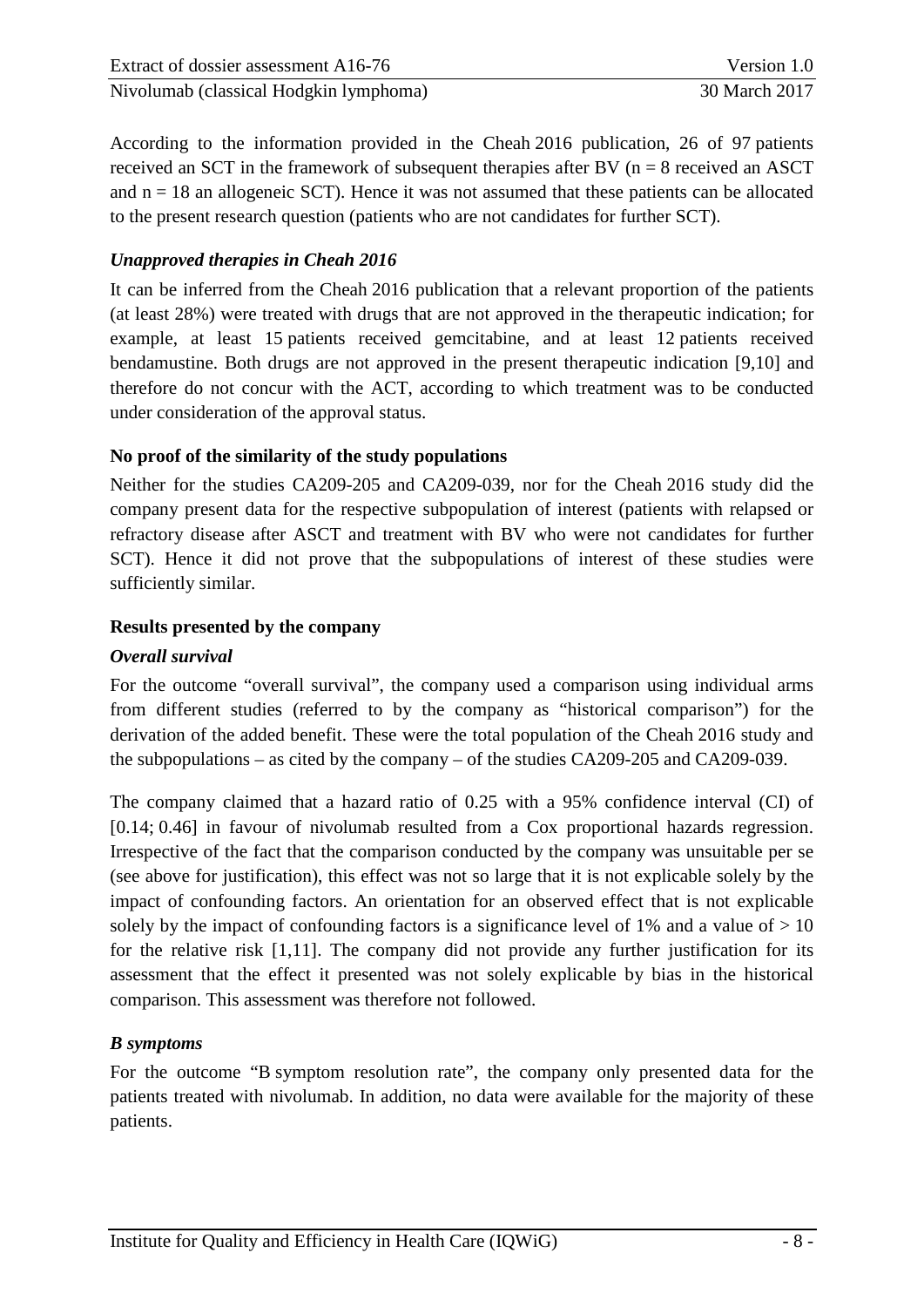The company stated that 87.5% (95% CI [71.0%; 96.5%]) of the patients with B symptoms at the start of the study had complete resolution under nivolumab. This information was based on the analysis of 32 patients in the CA209-205 study with B symptoms in the therapeutic indication at the start of the study. Correspondingly, the vast majority of patients (106 of 138) did not have B symptoms at the start of the study. The company did not address the question whether B symptoms occurred during the study and, if so, how the course of these symptoms was.

The company argued that overall, due to the effect size, there was an advantage of nivolumab despite missing data for the ACT. Irrespective of the fact that the comparison conducted by the company was unsuitable per se (see above for justification), the company's reasoning was not followed.

## *Further patient-relevant outcomes*

The company presented no analyses on the comparison of nivolumab with the ACT for further patient-relevant outcomes (e.g. health-related quality of life, adverse events).

## **Conclusion**

No added benefit of nivolumab in comparison with the ACT could be derived from the comparison of individual study arms from different studies presented by the company. There are justified doubts regarding the suitability of the study on the comparator therapy for research question 2. The suitability of the studies on nivolumab presented by the company is also questionable.

Irrespective of the missing suitability of the comparison presented by the company, analyses on the comparison between nivolumab and the ACT were not available for all patient-relevant outcomes. In addition, the effects from the comparison of individual arms from different studies presented by the company were not of a magnitude that the effects were not explicable solely by the impact of confounding factors.

## <span id="page-14-0"></span>**2.4.2 Results on added benefit (research question 2)**

The company presented no relevant data for the assessment of the added benefit of nivolumab in comparison with the ACT for patients with relapsed or refractory classical Hodgkin lymphoma after ASCT and treatment with BV who are not candidates for further SCT. This resulted in no hint of an added benefit of nivolumab in comparison with the ACT. An added benefit is therefore not proven.

## <span id="page-14-1"></span>**2.4.3 Probability and extent of added benefit (research question 2)**

Since the company presented no relevant data for the assessment of the added benefit of nivolumab for patients with relapsed or refractory classical Hodgkin lymphoma after ASCT and treatment with BV who are not candidates for further SCT, an added benefit of nivolumab for these patients is not proven.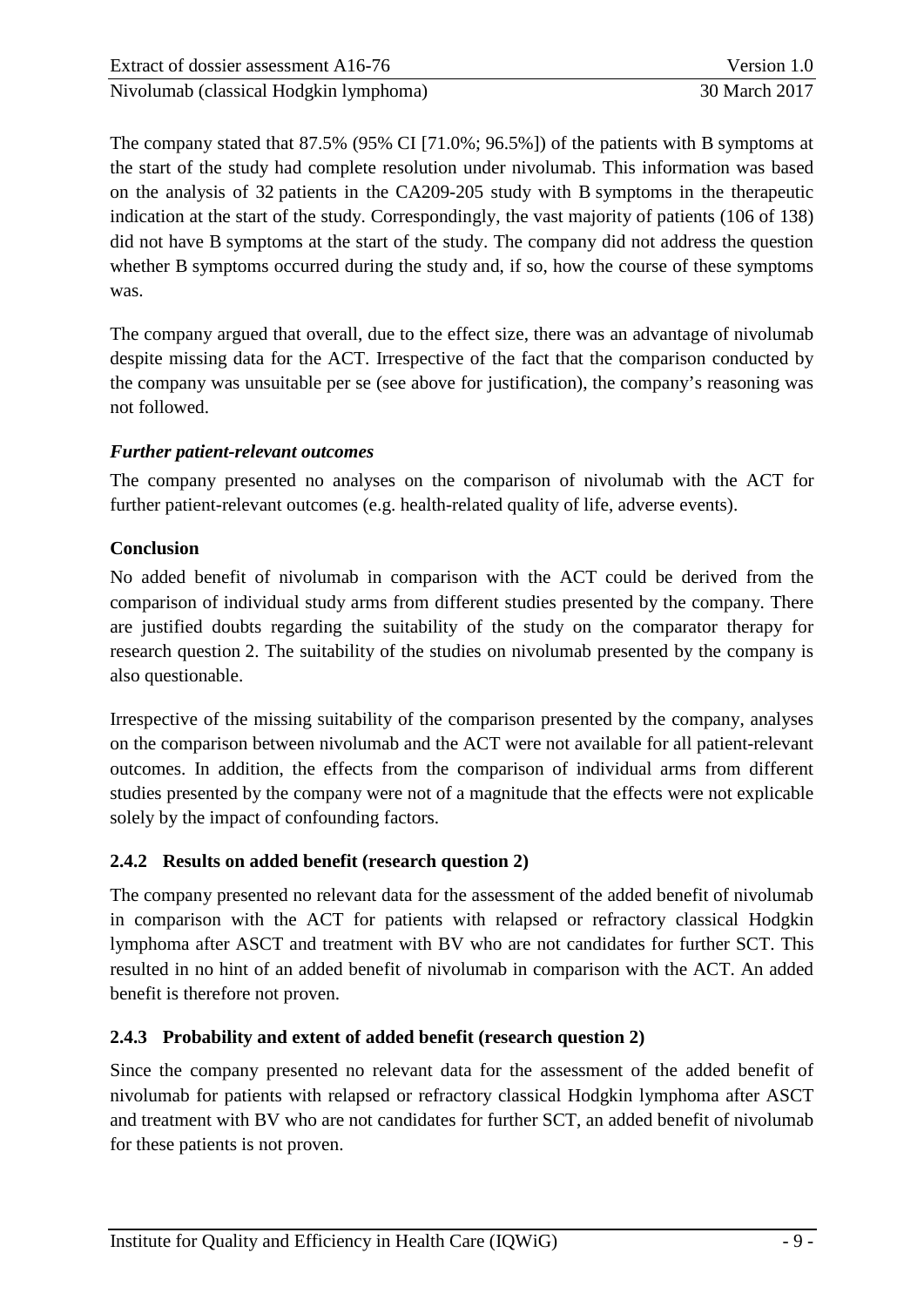## <span id="page-15-0"></span>**2.4.4 List of included studies (research question 2)**

Not applicable as the company presented no relevant data for the benefit assessment.

### <span id="page-15-1"></span>**2.5 Probability and extent of added benefit**

Since the company presented no suitable data for the assessment of the added benefit of nivolumab in comparison with the ACT for any of the 2 research questions in the dossier, an added benefit of nivolumab is not proven.

This result deviates from the assessment of the company, which, on the basis of the data it presented for patients who are candidates for further SCT, derived a hint of a non-quantifiable added benefit. It derived a hint of a non-quantifiable, but at least considerable added benefit for patients who are not candidates for further SCT.

The result of the assessment of the added benefit of nivolumab in comparison with the ACT is summarized in [Table 5.](#page-15-2)

| <b>Research</b><br>question | <b>Therapeutic</b><br>indication                                                     | Appropriate comparator therapy <sup>a</sup>                                                                                                                                                                                                                                                                                | Probability and extent of<br>added benefit |
|-----------------------------|--------------------------------------------------------------------------------------|----------------------------------------------------------------------------------------------------------------------------------------------------------------------------------------------------------------------------------------------------------------------------------------------------------------------------|--------------------------------------------|
|                             | Patients who are<br>candidates for further<br>stem cell<br>transplantation           | • Allogeneic stem cell<br>transplantation<br>$\alpha$<br><b>- HDCT</b> followed by ASCT (high-<br>dose chemotherapy followed by<br>autologous stem cell<br>transplantation)                                                                                                                                                | Added benefit not proven                   |
| $\mathfrak{D}$              | Patients who are not<br>candidates for further<br>stem cell<br>transplantation       | ■ Treatment specified by the<br>physician under consideration of<br>the approval and prior therapies                                                                                                                                                                                                                       | Added benefit not proven                   |
|                             | choice of the company is printed in bold.<br>Committee; HDCT: high-dose chemotherapy | a: Presentation of the respective ACT specified by the G-BA. In cases where the company, because of the<br>G-BA's specification of the ACT, could choose a comparator therapy from several options, the respective<br>ACT: appropriate comparator therapy; ASCT: autologous stem cell transplantation; G-BA: Federal Joint |                                            |

<span id="page-15-2"></span>

The G-BA decides on the added benefit.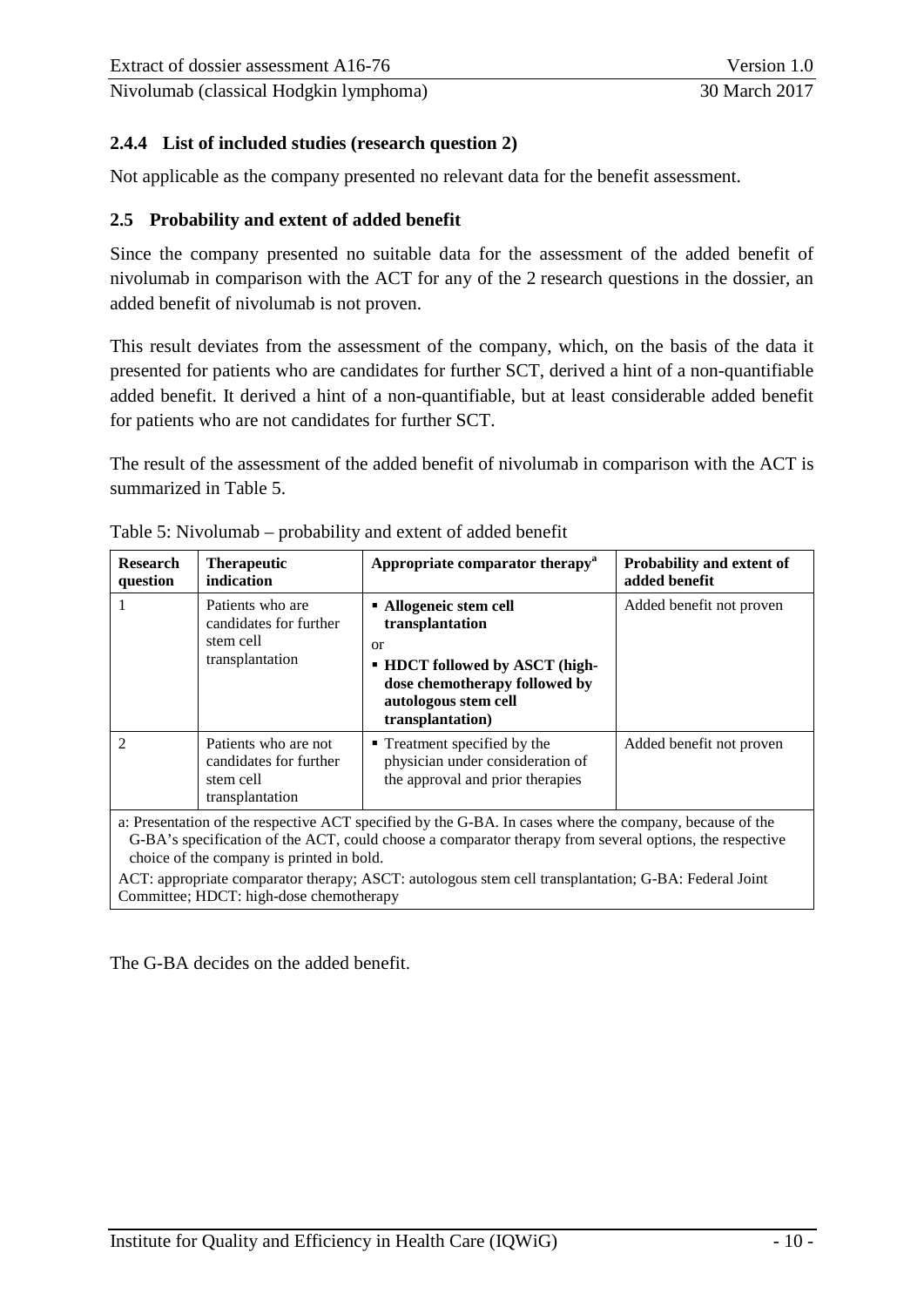## <span id="page-16-0"></span>**References for English extract**

Please see full dossier assessment for full reference list.

1. Institute for Quality and Efficiency in Health Care. General Methods: version 4.2 [online]. 22.04.2015 [Accessed: 01.06.2016]. URL: https://www.iqwig.de/download/IQWiG\_General\_Methods\_Version\_%204-2.pdf.

2. Skipka G, Wieseler B, Kaiser T, Thomas S, Bender R, Windeler J et al. Methodological approach to determine minor, considerable, and major treatment effects in the early benefit assessment of new drugs. Biom J 2015; 58(1): 43-58

3. Younes A, Santoro A, Shipp M, Zinzani PL, Timmerman JM, Ansell S et al. Nivolumab for classical Hodgkin's lymphoma after failure of both autologous stem-cell transplantation and brentuximab vedotin: a multicentre, multicohort, single-arm phase 2 trial. Lancet Oncol 2016; 17(9): 1283-1294.

4. Ansell SM, Lesokhin AM, Borrello I, Halwani A, Scott EC, Gutierrez M et al. PD-1 blockade with nivolumab in relapsed or refractory Hodgkin's lymphoma. N Engl J Med 2015; 372(4): 311-319.

5. Cheah CY, Chihara D, Horowitz S, Sevin A, Oki Y, Zhou S et al. Patients with classical Hodgkin lymphoma experiencing disease progression after treatment with brentuximab vedotin have poor outcomes. Ann Oncol 2016; 27(7): 1317-1323.

6. Bristol-Myers Squibb. Opdivo 10 mg/ml Konzentrat zur Herstellung einer Infusionslösung: Fachinformation [online]. 11.2016 [Accessed: 23.11.2016]. URL: [http://www.fachinfo.de.](http://www.fachinfo.de/)

7. Ono Pharmaceutical. An open-label, uncontrolled, multi-center phase II study to investigate efficacy, safety and pharmacokinetic of ONO-4538 in relapsed/refractory Hodgkin lymphoma patients [online]. In: JAPIC Clinical Trials Information. 27.01.2016 [Accessed: 25.01.2017]. URL: [http://www.clinicaltrials.jp/user/showCteDetailE.jsp?japicId=JapicCTI-142755.](http://www.clinicaltrials.jp/user/showCteDetailE.jsp?japicId=JapicCTI-142755)

8. Hatake K, Kinoshita T, Fukuhara N, Choi I, Taniwaki M, Ando K et al. Phase II study of nivolumab in Japanese patients with relapsed or refractory Hodgkin lymphoma previously treated with brentuximab vedotin (ONO-4538-15): an interim analysis. Journal of Clinical Oncology 2016; 34(Suppl): Abstract e19018.

9. Onkovis. Gemcitabin onkovis 200 mg Pulver zur Herstellung einer Infusionslösung: Fachinformation [online]. 03.2014 [Accessed: 10.02.2017]. URL: [http://www.fachinfo.de.](http://www.fachinfo.de/)

10. Onkovis. Bendamustin onkovis 2,5 mg/ml Pulver für ein Konzentrat zur Herstellung einer Infusionslösung: Fachinformation [online]. 12.2016 [Accessed: 10.02.2017]. URL: [http://www.fachinfo.de.](http://www.fachinfo.de/)

11. Glasziou PP, Chalmers I, Rawlins M, McCulloch P. When are randomised trials unnecessary? Picking signal from noise. BMJ 2007; 334(7589): 349-351.